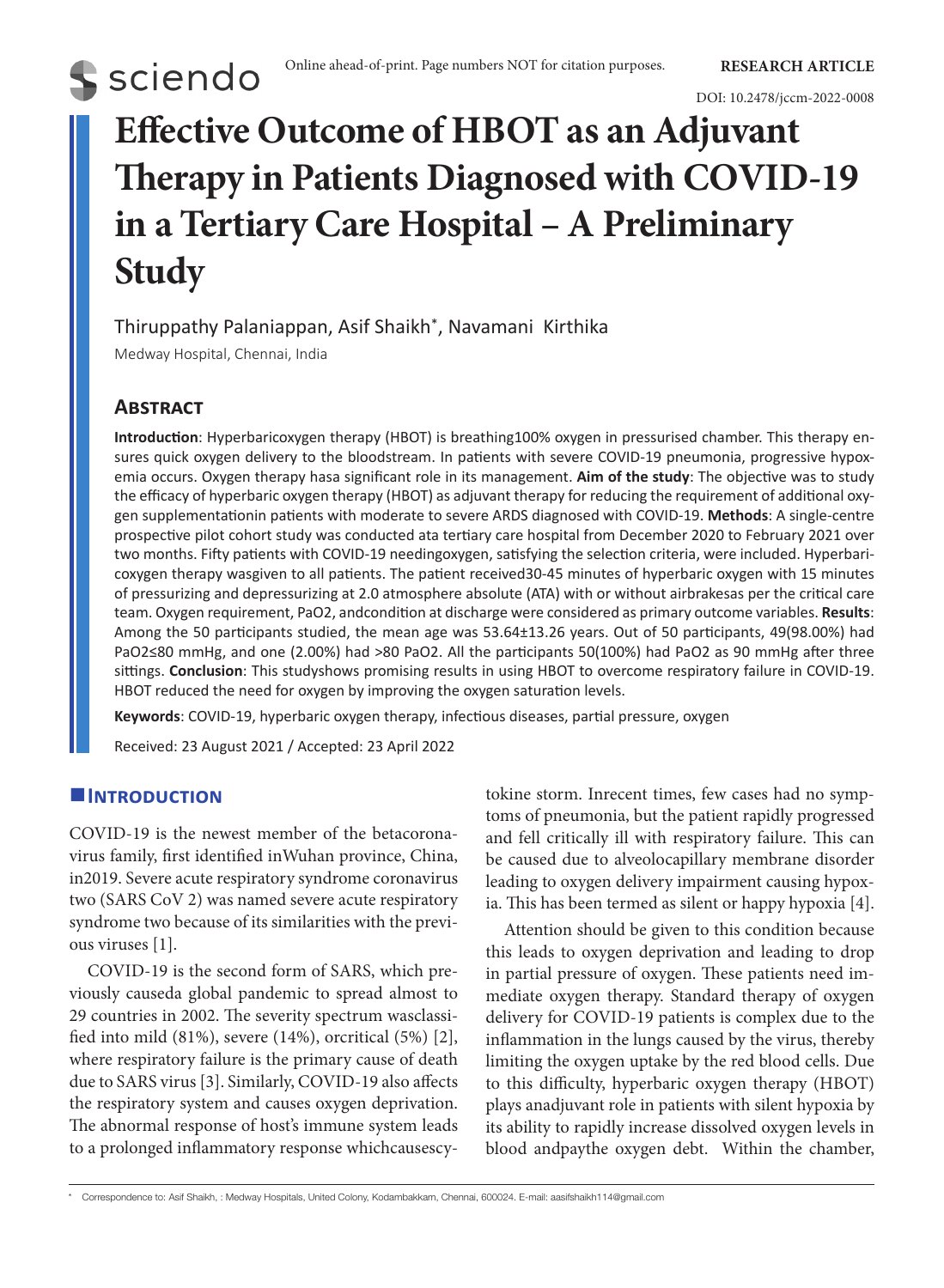**2 •** The Journal of Critical Care Medicine 2022;8(3) Available online at: www.jccm.ro

the high-pressure oxygen is delivered through face masks and hoods. The pressure inside the chamber is usually about 250-280 kPa. The HBOT sessions need can be up to five and the duration varies from 45 to 300 min. Vigilant monitoring is essential during HBOT, and amenities for resuscitation, mechanical ventilation must be kept ready [5]. The potential risks and riskbenefit ratio of hyperbaric oxygen have often been underemphasized in therapeutic trials.In routine practise, HBOT is considered safe when the pressure if less than 300 kPa and duration is less than 120 minutes.

This is the first of its kind study done on the role of HBOT in COVID-19 patients. This paper focuses on the effect of HBOT in reducing the requirement of additional oxygen supplementationin moderate and severe COVID-19 patients admitted at a tertiary care hospital.

## **METHODS**

A prospective pilot cohort study has conducted ata tertiary care hospital, from December 2020 to February 2021 over two months. The patients signed informed written consents. The critical care team selected fifty COVID-19 patients based on the selection criteria by convenient sampling technique. Patients included in the current study were those patients above 18 years of age and less than 85 years,who were within seven days of developing oxygen demand, positive SARS-CoV-2 RT-PCR, rapid antigen positive with HRCT score more than 20/40 CORADS, those with respiratory insufficiency inroom air i.e., SpO2 <90% or PaO2/ FiO2<300mmHg in room air with PaO2 based on arterial blood gas analysis of less than 80, patientsrequiring oxygen more than six liters/min, patients with one or more comorbidities like uncontrolled diabetes, hypertension, Coronary artery disease (CAD), obesity, hypothyroidism, Chronic kidney disease (CKD), chronic liver disease and patients with moderate or severe covid pneumonia. Patients with mild pneumonia and patients with HBOT contraindications such as claustrophobia, pneumothorax, pneumo-mediastinum, andear/sinus disease were not allowed in HBOT, known cases ofthe chronic pulmonary disease: severe emphysema or known case of pulmonary bullae, pregnancy, age above 85 years and patients on mechanical ventilation were excluded from the study.

Patients were screened for COVID-19 with help of rapid antigen test, RT-PCR and HRCT thorax. Were

admitted in COVID-19specialty unit. All patients were treated according to their oxygen requirement and the lung involvement in HRCT thorax.

#### **Clinical criteria for giving oxygen therapy**

- 1.Patient's SPO2 less than 90% in room air
- 2.Breathlessness of class 3 as per NYHA.

### **Clinical Criteria for starting antiviral therapy and steroid therapy**

**Anti-viraltherapy:** InjRemedesvir (Cipla, India) 100mg\* 2 vials as initial dose considering the patients renal profile (serum creatinine level), followed by 100mg once a day for 4 days and renal profile monitored every alternate day)

- 1.Patients aged more than 60yrs
- 2.Patients with comorbidities mentioned in inclusion criteria
- 3.Patients with CORADS score of more than 20 as per radiological evidence

#### **Criteria for steroid therapy**

- 1.Patients with NYHA class 3 breathlessness
- 2.Oxygen requirement more than 2liters/min
- 3.Patients with comorbidities
- 4.Patients with high blood sugar levels were monitored while giving steroid therapy and treated accordingly with OHA or insulin.

Inflammatory markers checked for the patients wereinterleukin-6 (IL6), Lactate dehydrogenase (LDH), D dimer, C reactive protein (CRP), Serum ferritin and other markers such astumor necrosis factor (TNF) alpha,interleukin- 8,9. These markers were checked at regular intervals and patients with increased inflammatory markers were managed as per the protocol.

Cytokine storm was considered whenpatients had symptoms worsening rapidly even after treatment where inflammatory marker were severely deranged specifically CRP markedly elevated. It suggests, patient is progressing to sever form of illness which will involve multi organ damage.

#### **Criteria for HBOT**

Patients with CORADS more than 20 requiring oxygenation showing progressive illness despite of conventional therapy which is antiviral and steroid therapy. And showing signs of increased inflammatory markers.Patients with comorbidities mentioned above and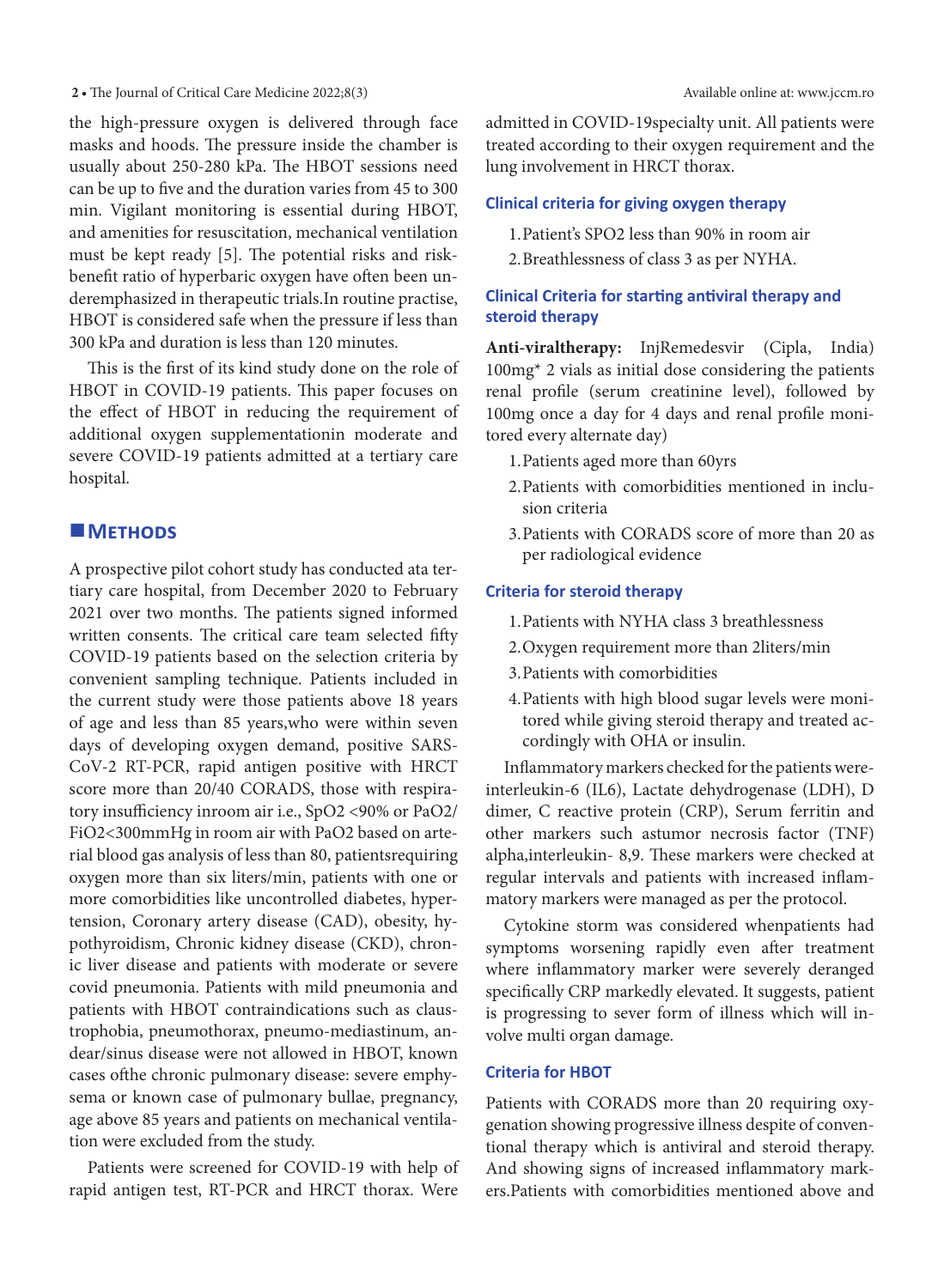showing increasing inflammatory markers and rapidly progressing towards multiorgan dysfunction were selected for HBOT.

The study-selected participants were shifted to the COVID-19 unit and were assessed by the critical care team. The patients were taken to the hyperbaric unit by maintaining airborne precautions based on hospital protocol. All team members handling the patients wore complete personal protective equipment. Once the patient was placed inside the monoplane chamber, and the doors were locked, the patient was instructed to remove the PPE and masks.

The patient received 30 to 45 minutes of hyperbaric oxygen with 15 minutes of pressuring and depressurizing at 2.0 ATA with or without airbrakes per the hyperbaric physician.Electrocardiogram (ECG), pulseoximetry, and temperature monitoring were done at regular intervals inside the hyperbaric chamber. Noninvasive blood pressure monitoring (NIBP) was used safely inside the chambers.

HBOT was given in three sittings on alternate days. The need for oxygen was assessed at the baseline and compared with the need after three sittings of HBOT. PaO2 monitoring was done by ABG (arterial blood gas) monitoring 12th hourly to monitor the further requirement of HBOT, and to note the significance of the treatment by observing the improvement in PaO2 levels; inflammatory markers were checked regularly to observe changes and response to treatment, daily chest x-rays were taken, monitoring of parameters like oxygen requirement, vitals monitoring.

#### **Statistical analysis**

Oxygen requirement, PaO2, and condition at discharge were considered as the primary outcome variable. Descriptive statisticswas done as per the study objectives. Mean, 95% confidence interval (CI, lower and upper bounds), median, minimum and maximum, and percentage, were used to express the data. Categorical outcomes were compared between study groups using the McNemar test. Data was analyzed by using the coGuide software, V.1.03[6].

### **Results**

A total of 50 subjects were included in the final analysis.

The mean age was 53.64±13.26 years in the study population(ranged 29 to 82). Among the study population, 30(60%) participants were male, and the remaining 20(40%) were female. The mean c-reactive protein levels were  $62.98 \pm 23.12$  mg/l, ranged from 56.41 to 69.55, the mean D dimer was  $0.53 \pm 0.1$ ng/ml, ranged from 0.50 to 0.56, the mean IL6 was  $13.06 \pm 9.07$  pg/ ml, ranged from 10.48 to 15.64, Ferritin was normal for 48(96%) participants and all of them had normal lactate dehydrogenase and the mean CORAD score was 5.18  $\pm$  0.56, ranged from 5.02 to 5.34. There were 4(8%) only with CORAD score 4 and CORAD score 5 and 6 reported in 66%, 26% respectively. (Table 1).Clinical presentation of the patients were fever, cough, which developed over period of 3 days and few had myalgia, vomiting and diarrhea.

The majority of 70% had diabetic mellitus, followed by 60% had hypertension,88% had moderate severity. The mean ATA depth was 1.7±0.11 in the study population(ranged 1.50 to 1.80). Among Tx time, 29(58.00%) were 45 min. All of them, 50(100%), were in room air condition at discharge. All of them 100% were reported pressure time and de-pressureas 15 min each respectively. Three sittings were considered for all the study participants. (Table 2)

On day 1, for the majority of 36% of participants, we gave 15 liters of oxygen, followed by 26% participants with 13 liters of oxygen and 16% participants with 10 liters of oxygen. The majority of 90% participants showed improvement to room air condition after three sittings of HBOT. Out of 50 participants at admission,17(34%) hadPaO2 ≤60 mmHg,29(58%) had 61-70 mmHg, 3(6%) had 71-80 PaO2 and one (2.00%) had >80 PaO2. All the participants 50(100%) had PaO2 as 90 mmHg after 3 sittings of HBOT. (Table 3)

Those study participants with oxygen requirement of 4 to 10 liters per minuteon day one, all 100% reported room air condition after three sittings. Out of 18participants with 15 litersof oxygen requirement at day one, two (11.11%) reported 4 liters, and one (5.56%) reported 2 liters of oxygen after three sittings. Among three participants at day one with HFNC,one (33.33%) reported 2 liters, 6 liters, and room air condition after three sittings. (Table 4)

#### **Discussion**

This study's significant findings showed improvement inthe partial pressure of oxygen after HBOT (PaO2 was reported as 90 mmHg after three sittings irrespective of the PaO2 at day one). The need for oxygen also gradually reduced after the HBOT sittings.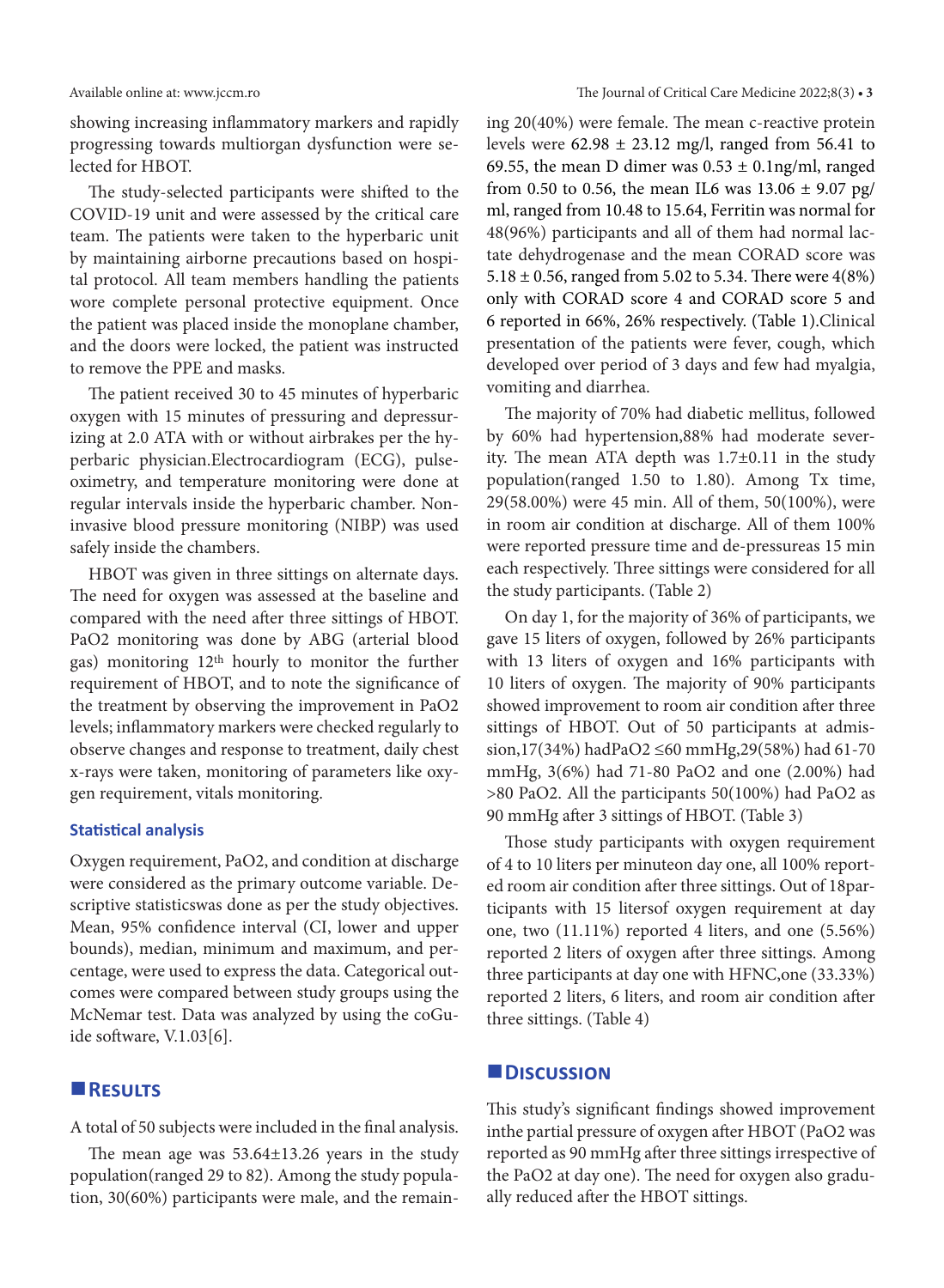#### **4 •** The Journal of Critical Care Medicine 2022;8(3) Available online at: www.jccm.ro

#### **Table 1. Summary of baseline parameter (N=50)**

| Parameter                                   | <b>Summary</b>                            |  |  |
|---------------------------------------------|-------------------------------------------|--|--|
| Age (in years)                              | 53.64 $\pm$ 13.26 (ranged 29 to 82)       |  |  |
| Gender                                      |                                           |  |  |
| Male                                        | 30 (60.00%)                               |  |  |
| Female                                      | 20 (40.00%)                               |  |  |
| Lab parameter                               |                                           |  |  |
| C-reactive protein levels (in mg/L)         | $62.98 \pm 23.12$ (ranged 56.41 to 69.55) |  |  |
| D Dimer (in ng/mL)                          | $0.53 \pm 0.1$ (ranged 0.50 to 0.56)      |  |  |
| IL-6 (in $pg/mL$ )                          | 13.06 ± 9.07 (ranged 10.48 to 15.64)      |  |  |
| Ferritin (normal) (in ng/mL)                | 48 (96%)                                  |  |  |
| Lactate dehydrogenase (normal) (in U/L)     | 50 (100%)                                 |  |  |
| <b>CORAD Score</b>                          | $5.18 \pm 0.56$ (ranged 5.02 to 5.34)     |  |  |
| CORAD Score                                 |                                           |  |  |
| 4 (High- abnormalities suspicious of COVID) | 4(8%)                                     |  |  |
| 5 (very high-Typical COVID)                 | 33 (66%)                                  |  |  |

#### **Table 2. Summary of clinical and outcome parameter (N=50)**

| Parameter              | <b>Summary</b>                       |  |  |  |
|------------------------|--------------------------------------|--|--|--|
| Comorbidities          |                                      |  |  |  |
| Diabetic mellitus      | 35 (70%)                             |  |  |  |
| Hypertension           | 30 (60%)                             |  |  |  |
| Obesity                | 2(4%)                                |  |  |  |
| Asthma                 | 1(2%)                                |  |  |  |
| Dyslipidaemia          | 1(2%)                                |  |  |  |
| Hypothyroidism         | 1(2%)                                |  |  |  |
| Severity of pneumonia  |                                      |  |  |  |
| Moderate               | 44 (88.00%)                          |  |  |  |
| Severe                 | $6(12.00\%)$                         |  |  |  |
| ATA Depth              | $1.7 \pm 0.11$ (ranged 1.50 to 1.80) |  |  |  |
| Tx Time (Minutes)      |                                      |  |  |  |
| 45                     | 29 (58.00%)                          |  |  |  |
| 60                     | 21 (42.00%)                          |  |  |  |
| Condition at discharge |                                      |  |  |  |
| Breathing room air     | 50 (100%)                            |  |  |  |

The prominentfeature from COVID-19 patientsis hypoxia due to respiratory failure. However, recently,some report showed that COVID-19 patients were admitted to the hospital with lowoxygen saturation but without initial symptoms of dyspnoea. Guan reported that dyspnoeawas only found in 18,7% of 1099 patients COVID-19 who were hospitalized, despite ratio PaO2/FiO2, abnormal CT scans (86%), and use of supplemental oxygen (41%) [7]. Dr. Richard Levitan found the same result from Bellevue Hospital New York, who observed the blood oxygen levels of COVID-19 patients where they experienced arterial

#### Table 3. Summary of oxygen requirement and PaO<sub>2</sub> at day **one and after three sittings of HBOT (N=50)**

| <b>Parameter</b>                                            | <b>Summary</b> |  |  |  |
|-------------------------------------------------------------|----------------|--|--|--|
| Oxygen Requirement (per minute) Day1                        |                |  |  |  |
| 4 liters                                                    | $2(4.00\%)$    |  |  |  |
| 6 liters                                                    | 13(26.00%)     |  |  |  |
| 8 liters                                                    | $6(12.00\%)$   |  |  |  |
| 10 liters                                                   | 8(16.00%)      |  |  |  |
| 15 liters                                                   | 18(36.00%)     |  |  |  |
| 15 liters to HFNC                                           | $3(6.00\%)$    |  |  |  |
| Oxygen Requirement (per minute) After<br>3 Sittings of HBOT |                |  |  |  |
| Room air                                                    | 45(90.00%)     |  |  |  |
| 2 liters                                                    | $2(4.00\%)$    |  |  |  |
| 4 liters                                                    | $2(4.00\%)$    |  |  |  |
| 6 liters                                                    | $1(2.00\%)$    |  |  |  |
| PaO <sub>2</sub> (mm Hg) (At admission)                     |                |  |  |  |
| $\leq 60$                                                   | 17(54.00%)     |  |  |  |
| 61-70                                                       | 29 (58%)       |  |  |  |
| 71-80                                                       | 3(6%)          |  |  |  |
| >80                                                         | $1(2.00\%)$    |  |  |  |
| PaO <sub>2</sub> after three sittings (mm Hg)               |                |  |  |  |
| $\leq 60$                                                   | $0(0\%)$       |  |  |  |
| 61-70                                                       | $0(0\%)$       |  |  |  |
| 71-80                                                       | $0(0\%)$       |  |  |  |
| $\geq 90$                                                   | 50(100%)       |  |  |  |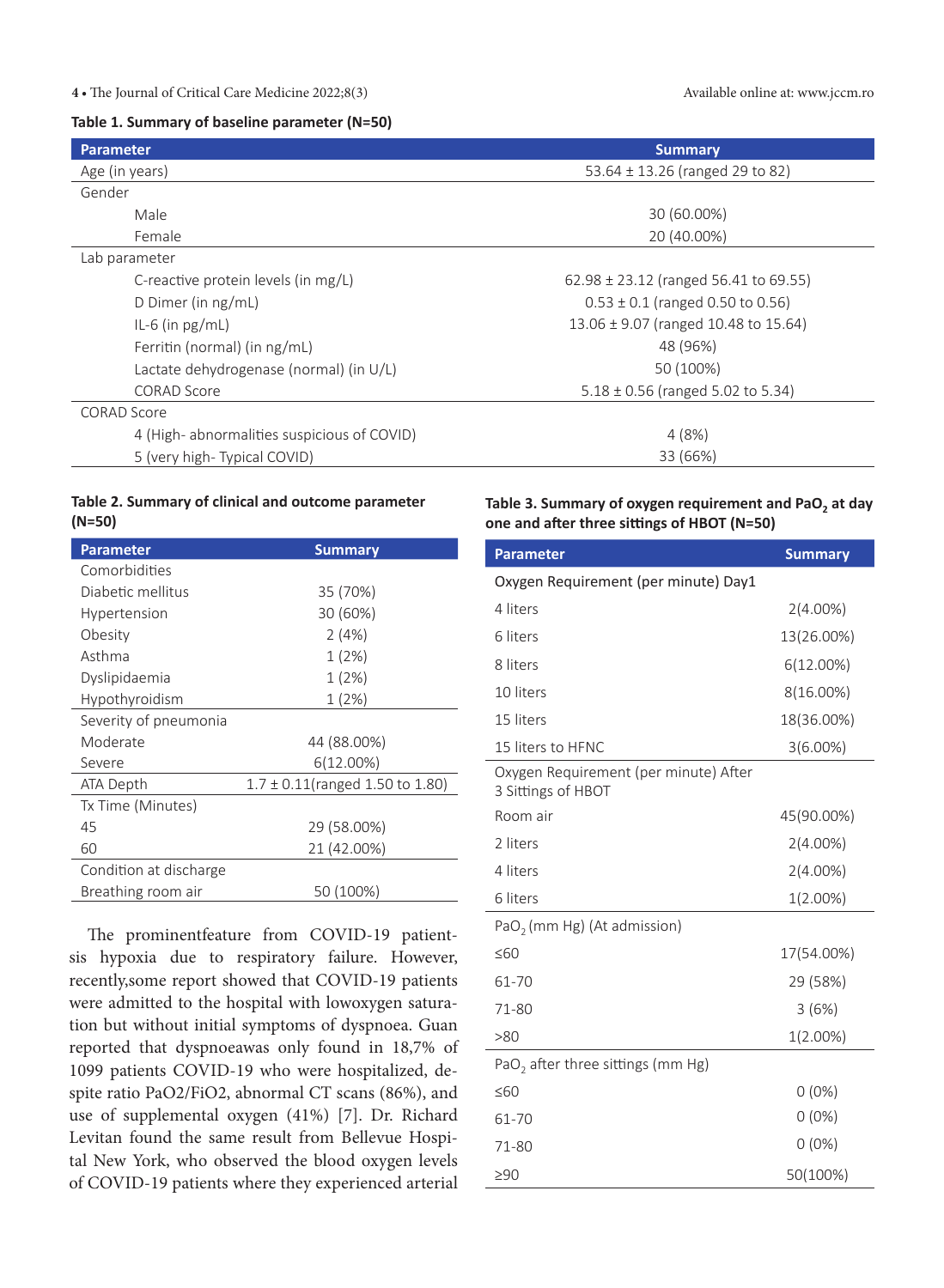Available online at: www.jccm.ro The Journal of Critical Care Medicine 2022;8(3) **• 5**

Table 4. Comparison of oxygen requirement at day one and after three sittings (N=50)

| <b>Oxygen Requirement (per minute)</b><br>Day one | Oxygen Requirement (per minute) after 3 Sittings |              |              |                           |
|---------------------------------------------------|--------------------------------------------------|--------------|--------------|---------------------------|
|                                                   | 2 liters                                         | 4 liters     | 6 liters     | <b>Room air condition</b> |
| 4 liters $(N=2)$                                  | $0(0\%)$                                         | $0(0\%)$     | $0(0\%)$     | $2(100\%)$                |
| 6 liters $(N=13)$                                 | $0(0\%)$                                         | $0(0\%)$     | $0(0\%)$     | 13 (100%)                 |
| 8 liters (N=6)                                    | $0(0\%)$                                         | $0(0\%)$     | $0(0\%)$     | $6(100\%)$                |
| 10 liters $(N=8)$                                 | $0(0\%)$                                         | $0(0\%)$     | $0(0\%)$     | 8 (100%)                  |
| 15 liters (N=18)                                  | 1(5.56%)                                         | $2(11.11\%)$ | $0(0\%)$     | 15 (83.33%)               |
| 15 liters to HFNC (N=3)                           | 1(33.33%)                                        | $0(0\%)$     | $1(33.33\%)$ | $1(33.33\%)$              |

\*No statistical test was applied- due to 0 subjects in the cells

hypoxemia but did not show equivalent respiratory distress and did not even complain of dyspnea [8,9].

The current study findings show that the oxygen requirement of the patients was reduced once they were put on HBOT. Similar results have been reported worldwide. Two articles that have been published in China show that HBOT has the potential to be used in COVID–19 patients with pneumonia. The first publication was a case report of a patient with very severe symptoms who experienced respiratory failure (not intubated), and the symptoms improved after eightsittings of HBOT at 200 kPa for 95 minutes [10]. Second publicationwas a report of a patient on the ventilator with more severe disease symptoms with ARDS, whowas saved by using HBOT. Four other COVID-19 patients hadsevere symptoms with ground-glass opacities who could no longer be treated using standard oxygen masks, were treated with 3-5 sittings of HBOT and returned home [11] agent used for sedation, presence of a chest tube, need for vasopressor agents and tolerance and appearance of side effects. Finally, we compared the outcomes of patients according to the presence or absence of acute respiratory distress syndrome (ARDS). The same researchers also performed HBOT therapy on 20 other patients with milder symptoms and had the same successful outcome. Five patients who were not intubated had used oxygen for several days or even weeks with their pre-HBOT oxygen saturation of 70% (using oxygen mask). With daily HBOT administration, the patient experienced a persistent increase in oxygen saturation and improved symptoms the day after. With only 3-8 times HBOT, the patient can go through the hypoxic crisis phase of the disease and be discharged from the hospital. Researchers suggest that giving HBOT at the initial process of the disease can prevent worsening conditions, leading to significant morbidity and mortality of COVID-19 infection [10].

All airborne precautions control was followed in the current study, and all personnel used PPE to reduce cross-infection. Similarly,decreasing rates of crosssections were observed in the study by Harch P et al. [10]. This makes HBOT an appropriate management modality, reducing the risk of transmission to healthcare workers in the hospital setting.

Thibodeaux et al. [12] reported giving HBOT in 5 patients from April 13th to 20th with symptoms of tachypnoea and low oxygen saturation. The patient was given a high FiO, and the administration of HBOT is to avoid the use of mechanical ventilation. The therapy given was 2 ATA for 90 minutes nonstop in a monoplace chamber. Treatment was given 1-6 times. The result obtained was all patients were not on a ventilator, and there was a rapid improvement in tachypnoea and an increase in oxygen saturation. Within less than one week from the last therapy, three patients were discharged, and two were still being treated in a stable condition.

Similar to these reports, the current study showed that three sittings of HBOT for 30-45 minutes improved the patient's oxygen levels (PaO2 was 90 mmHg after three sittings irrespective of the PaO2 at day one) and reduced the need for oxygen.

The limitation of the current study is its small sample size, and long-term follow-ups were not done. Studies involving large sample with the different patient profile is recommended in future.

Until now, COVID-19 has not been included in the list of indications for the use of HBOT. This is the right time to consider including COVID-19 as an indication for HBOT.

#### **CONCLUSION**

Anti-inflammatory properties, high-pressure ambient and the use of 100% oxygen guarantee through